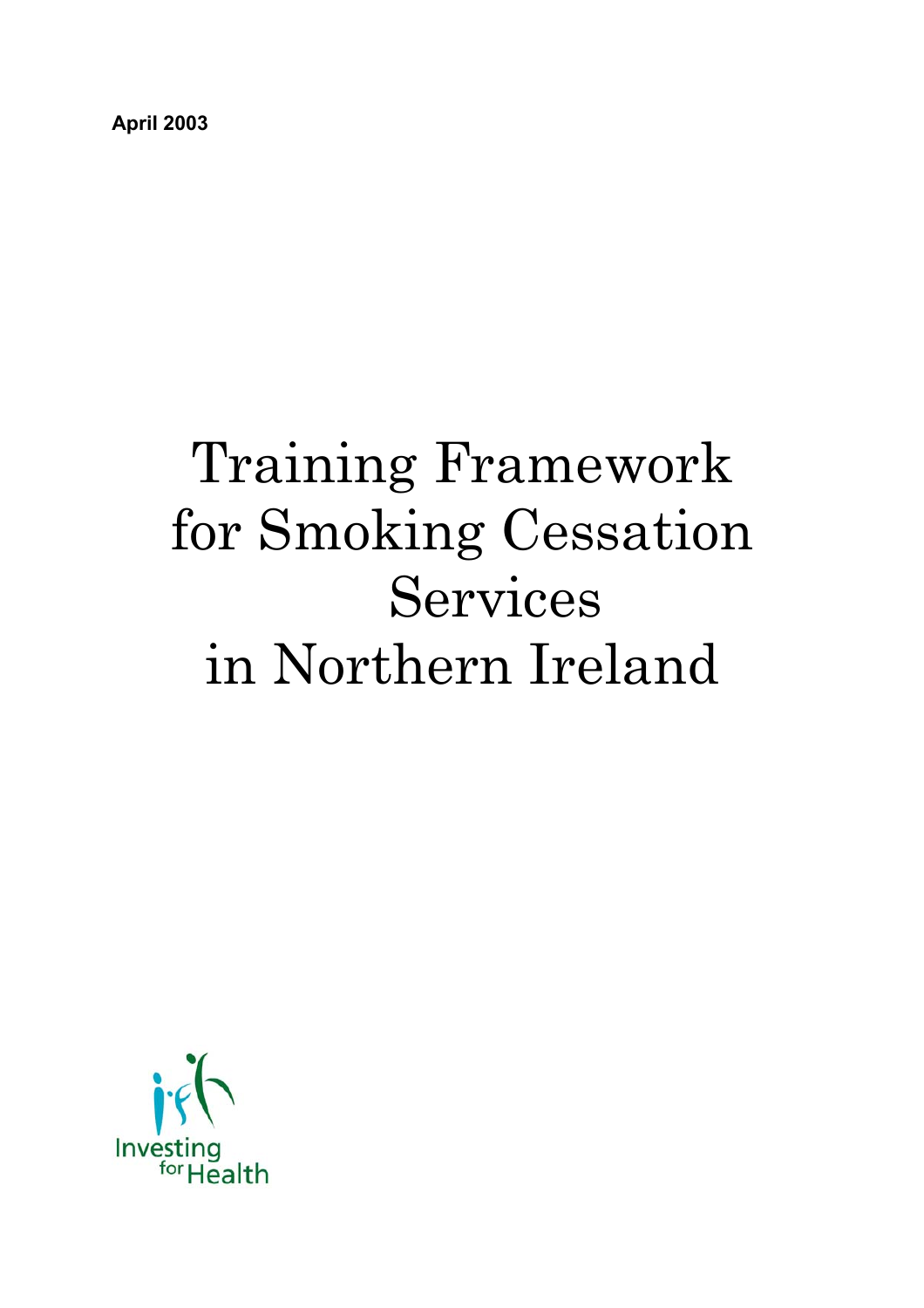Department of Health, Social Services and Public Safety An Roinn Sláinte, Seirbhísí Sóisialta agus Sábháilteachta Poiblí

# **CONTENTS**

### **PAGE NO**

| <b>CHAPTER 1</b>        |                                                                             | 1               |
|-------------------------|-----------------------------------------------------------------------------|-----------------|
| Introduction            |                                                                             | 1               |
| Aims                    |                                                                             | 1               |
| Levels of Interventions |                                                                             | 1               |
| <b>CHAPTER 2 -</b>      | <b>Components of Training Programmes</b><br>For Brief Opportunistic Advice  | 3               |
| <b>CHAPTER 3</b>        | <b>Components of Training Programmes</b><br><b>For Specialist Cessation</b> | 7               |
| Appendix A              | <b>Brief Interventions and Specialist Cessation</b><br><b>Services</b>      | 12 <sup>2</sup> |
| References              |                                                                             | 13              |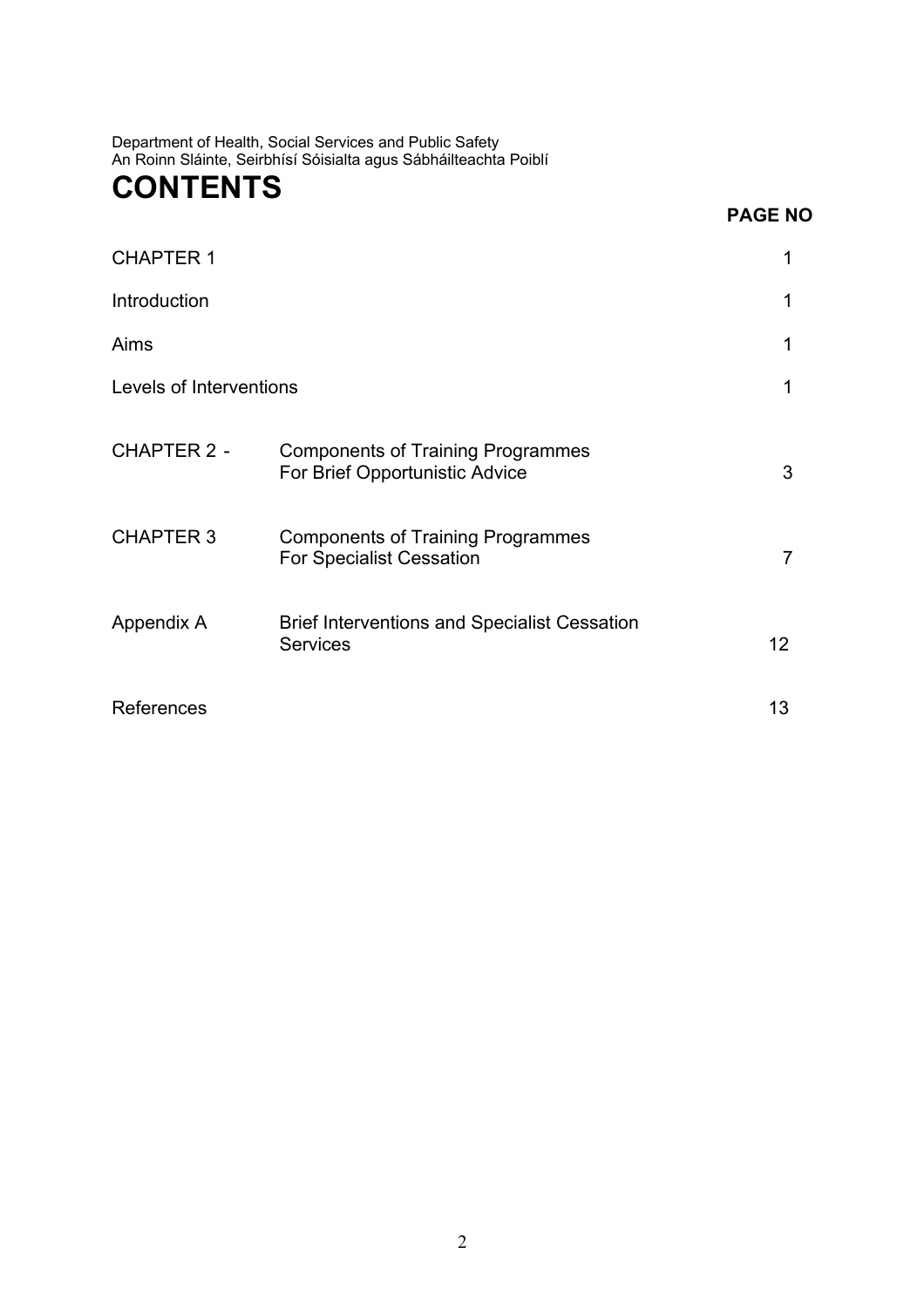### **CHAPTER 1**

### **INTRODUCTION**

- 1.1 An important element of the Tobacco Action Plan, which was issued for consultation in August 2002, is the delivery of sustainable, evidenced based smoking cessation interventions. The Action Plan acknowledges that many people addicted to nicotine need help to stop smoking. Fundamental to the achievement of this objective is the appropriate education and training of health and social care professionals and others involved in the delivery of smoking cessation counselling and support.
- 1.2 This Framework document represents the outcome of a workshop held on 6-7 November 2001, and subsequent consultation. The Department of Health, Social Services & Public Safety (DHSSPS) acknowledges the contribution to its production of the four Health and Social Services Boards, the Ulster Cancer Foundation, the Health Promotion Agency and Ms Ann McNeill, independent consultant and honorary senior lecturer at St George's Medical School, London University.
- 1.3 **Although the document sets standards for use throughout the HPSS its application should be promoted as best practice among all individuals delivering smoking cessation services.**

#### **AIMS**

- 1.4 The training framework:
	- sets minimum standards for the different levels of smoking cessation interventions;
	- describes the knowledge and skills necessary to deliver high quality smoking cessation interventions to regional standards;
	- promotes consistency of approach across the Province in the delivery of smoking cessation training programmes; and
	- provides guidance as to how existing programmes might be evaluated at local level.

### **Levels of Interventions**

- 1.5 There are two levels of intervention:
	- a) *Brief Opportunistic advice*  mainly delivered during the course of routine consultation by a range of healthcare professionals;
	- b) *Specialist cessation interventions*  delivering intensive advice and support, either on a one to one basis, or in groups, by individuals who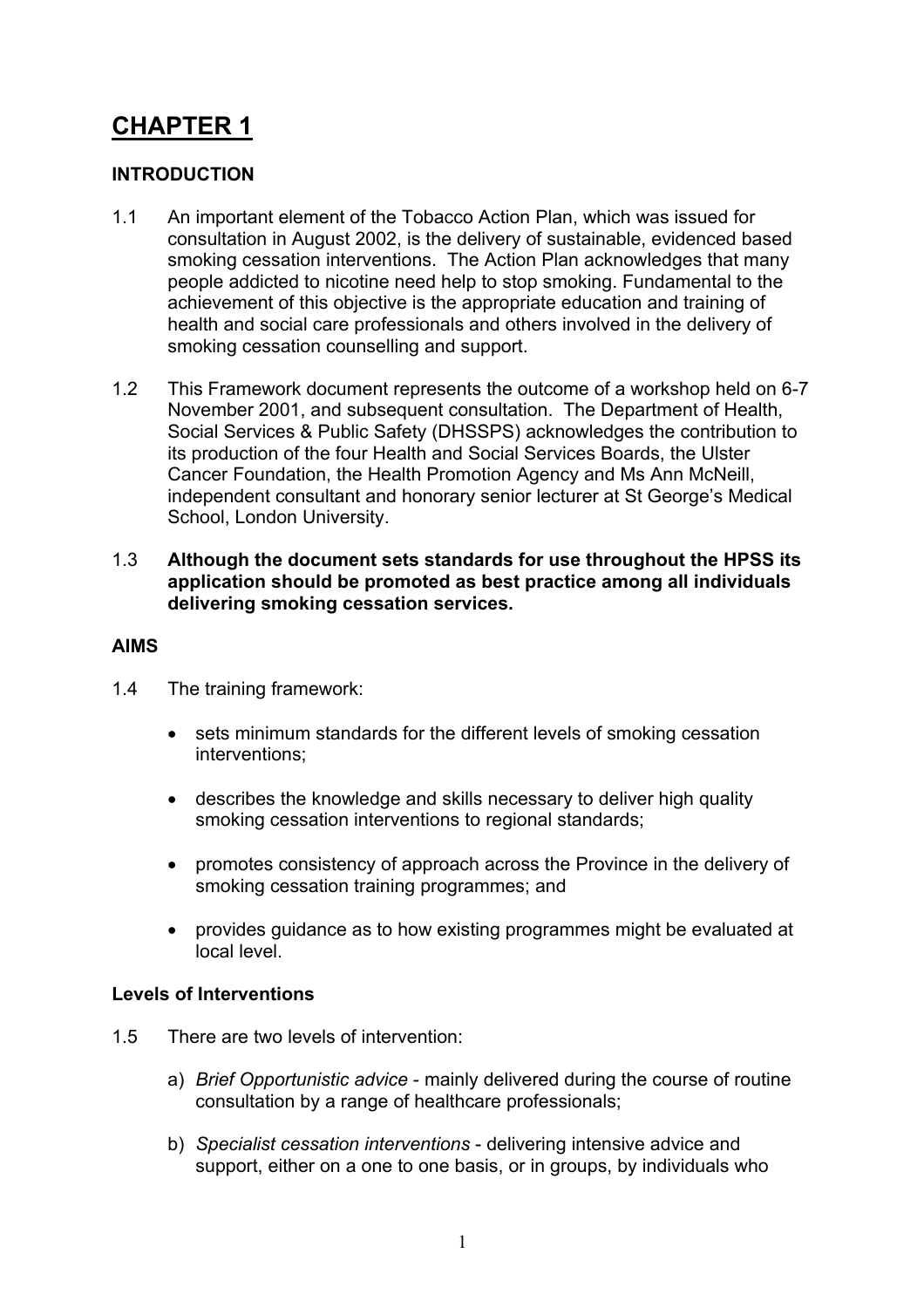have been specially trained and have the dedicated time to provide this service.

- 1.6 The Training Framework describes the knowledge and skills base necessary for the delivery of the two levels of intervention. The minimum standards for each level of intervention are contained in Appendix A. These standards are also contained in the departmental monitoring guidance on smoking cessation services, which was widely distributed in December 2000.
- 1.7 The contents of this Framework will be reviewed by the Tobacco Action Plan Implementation Group in 2005 as part of the overall monitoring of the Plan.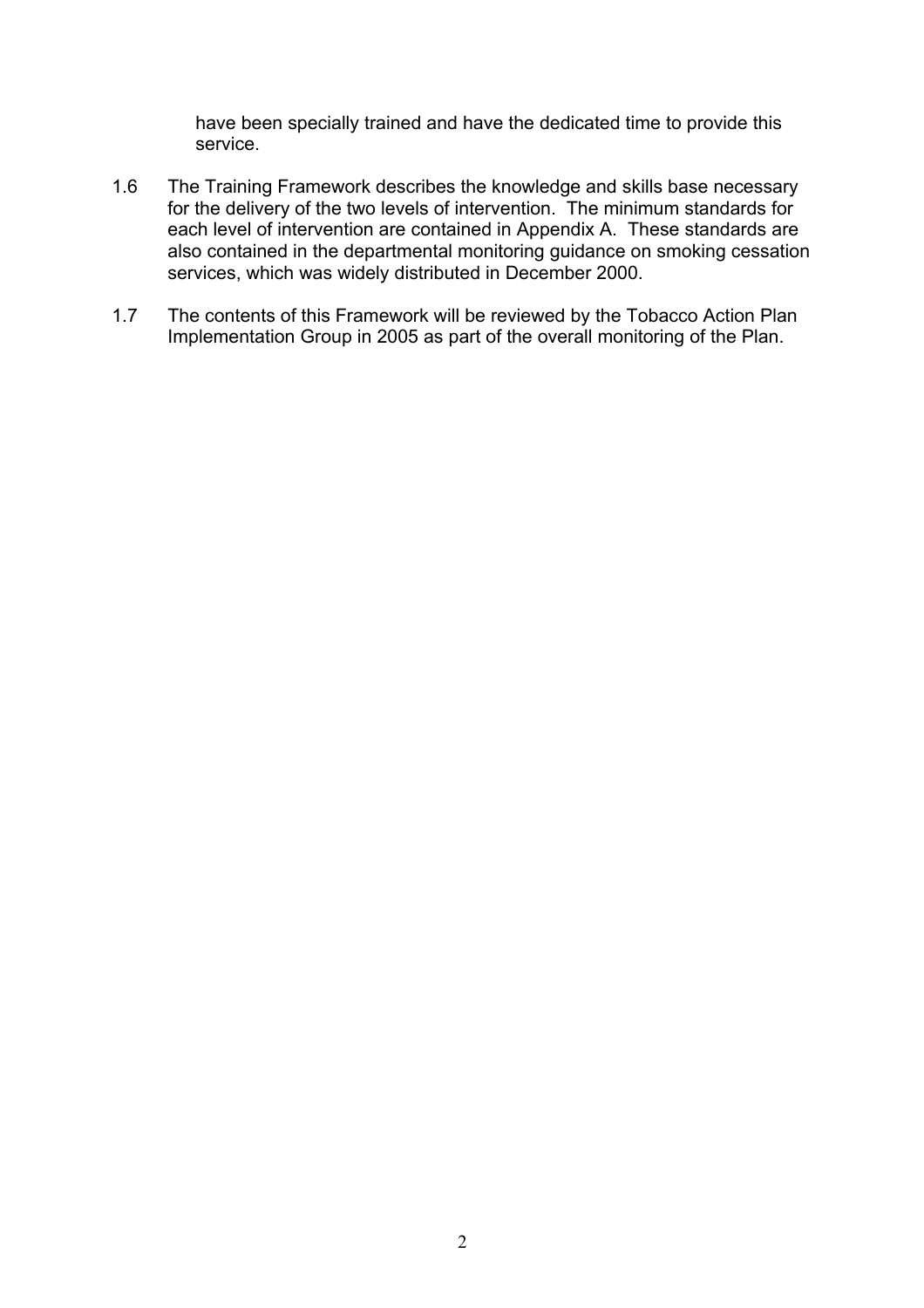# COMPONENTS OF TRAINING PROGRAMMES FOR BRIEF OPPORTUNISTIC ADVICE

### **CHAPTER 2**

- 2.1 **Aim of training programme**  To provide participants with the basic knowledge and skills base necessary to deliver brief opportunistic advice during routine consultation.
- 2.2 **Knowledge, skills and attitudes**  By the end of the training programme in brief opportunistic advice, course participants should have achieved the key components**\*** as a minimum outcome and should be able to: -
	- \*describe the aims of brief intervention during routine consultation;
	- describe background information to aid motivation (e.g. the health benefits of cessation and the effects of passive smoking) and help trigger quit attempts (low success, but huge reach and therefore potential for large impact at population level);
	- \* describe what brief intervention is (the 4, 5 or 6 As);
	- understand, and comment on, tobacco issues rates of starting and stopping smoking (nationally and locally), risks (including the effects of smoking on the body), policy directives and political context (including legislation and targets), marketing practices and target groups of tobacco industry, addiction and dependence issues (including the lack of understanding and empathy for smokers, compared to other substance abuse), smoking and health inequalities;
	- understand the views and experiences of smokers (particularly young smokers and disadvantaged smokers) and the need for empathy;
	- \*provide information on all effective therapies including behavioural support and pharmacotherapies such as bupropion and nicotine replacement therapies (NRT);
	- utilise basic knowledge of behavioural change, for example, "cycle of change";
	- \* raise the issue of smoking with client keep a record in notes or on a card. Discuss the use of prompt cards for healthcare professionals and patients;
	- \*understand what the barriers are to intervening and advising;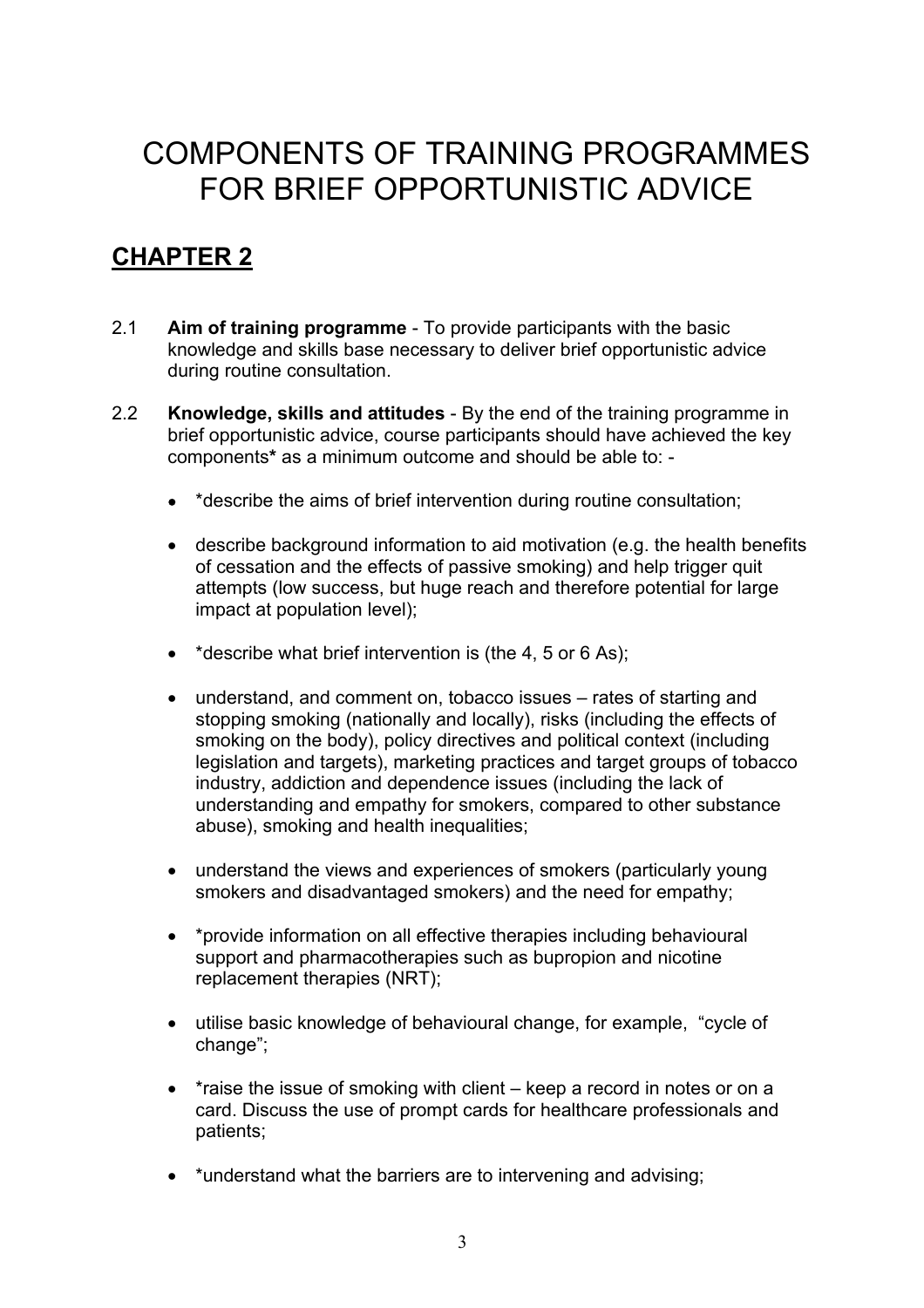- \* integrate smoking cessation advice into routine consultation. Know how best to raise the issue and relate to an individual's special health and/or social circumstances;
- utilise knowledge of the timeliness and frequency of intervention suggested annually;
- promote a team approach to brief opportunistic interventions (local policy), be aware that others may have asked about smoking recently;
- \*identify barriers to quitting;
- \*identify appropriate referral pathways and sources of information on availability of specialist support locally, helplines, self-help methods, other resources and materials available;
- \*identify the potential adverse effects of smoking and pregnancy including those on mother, foetus, baby and siblings;
- \* record information and provide an audit trail;
- \*ask open questions, know how to get started and the opening line;
- \*utilise listening skills, and be able to interpret smoker's response to the intervention;
- \* assess motivation and readiness to quit;
- \*rapidly assess and categorise smokers' level of nicotine addiction;
- empathise with smokers;
- \*supply basic information on pharmacotherapies to clients and know of their potential use in pregnancy;
- make the most of opportunities as they arise; ask about smoking as part of the daily routine;
- \* record the intervention and its outcome in a simple and retrievable manner;
- keep up to date with changes in evidence base and policy;
- identify the attitudes of healthcare professionals towards smoking;
- create a positive change in health professional's attitude towards smoking; and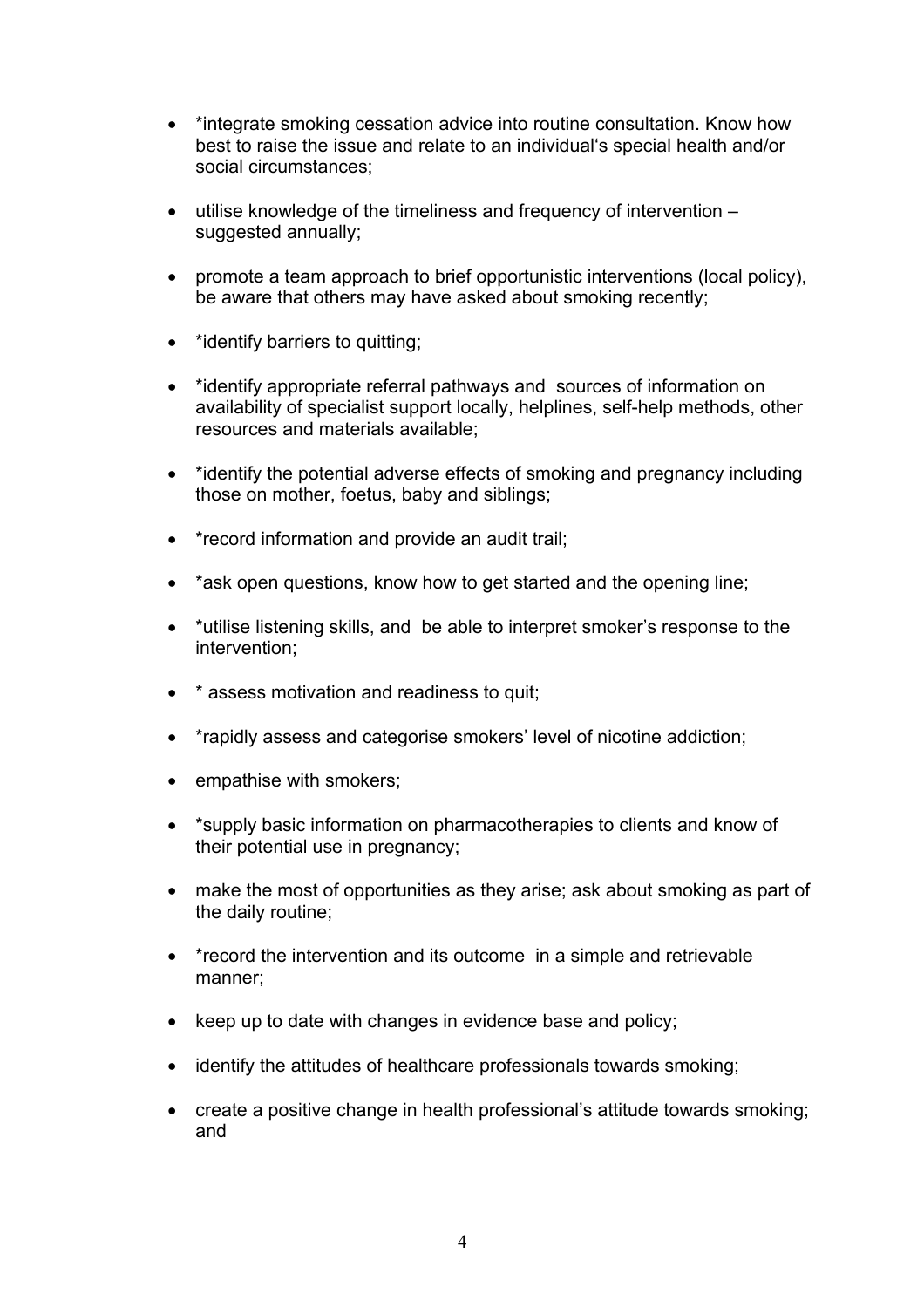- implement smoking cessation as an implicit part of practice.
- 2.3 **Target Participants** HPSS staff who have direct contact with service users including nurses, health visitors and midwives, pharmacists, doctors, dentists, allied health professionals, social workers, occupational health staff, in addition to lay health and social care workers including youth workers, where appropriate. (See 1.3).
- 2.4 **Duration of training (approximately 3 hours)** the duration of the training may be flexible, depending on the model used, the existing level of knowledge of participants and the degree of ongoing support provided. In addition, local circumstances might identify a greater need for the delivery of "awareness raising " courses. These may be of shorter duration, may only cover core components but provide some measure of ongoing support.
- 2.5 **Training Settings** training may be delivered in different settings depending on local and regional circumstances. Examples could include delivery within a Local Health and Social Care Group incorporating general medical, dental and pharmacy practice together with other members of the primary care team, The delivery may be on a unidisciplinary or multidisclipinary basis. Other settings include HSS Trusts, in addition to voluntary, community and workplace settings, and academic establishments
- 2.6 **Commissioning and provision of training for brief opportunistic advice**  as part of implementation of the Tobacco Action Plan, HSS Boards should promote the local availability and uptake of brief intervention training. This should be built into commissioning arrangements with HPSS organisations. Through implementation of the Tobacco Action Plan, the DHSSPS will promote use of the Framework document, and actively encourage undergraduate and post graduate establishments to include brief intervention training as part of their programme for training current and future health and social care staff
- 2.7 **Monitoring and evaluation of brief intervention training every effort** should be made to ensure that courses provided through HPSS resources meet the standards outlined in this document. Monitoring and evaluation of the training and/or its implementation can be done in a number of ways including: -
	- ensuring that basic knowledge and skills, as outlined in this document, are included in the training programme at a level relevant to the audience;
	- recording the numbers trained to give brief advice;
	- recording participants' views on the training (customer satisfaction);
	- assessing the number of smokers reporting receiving such advice;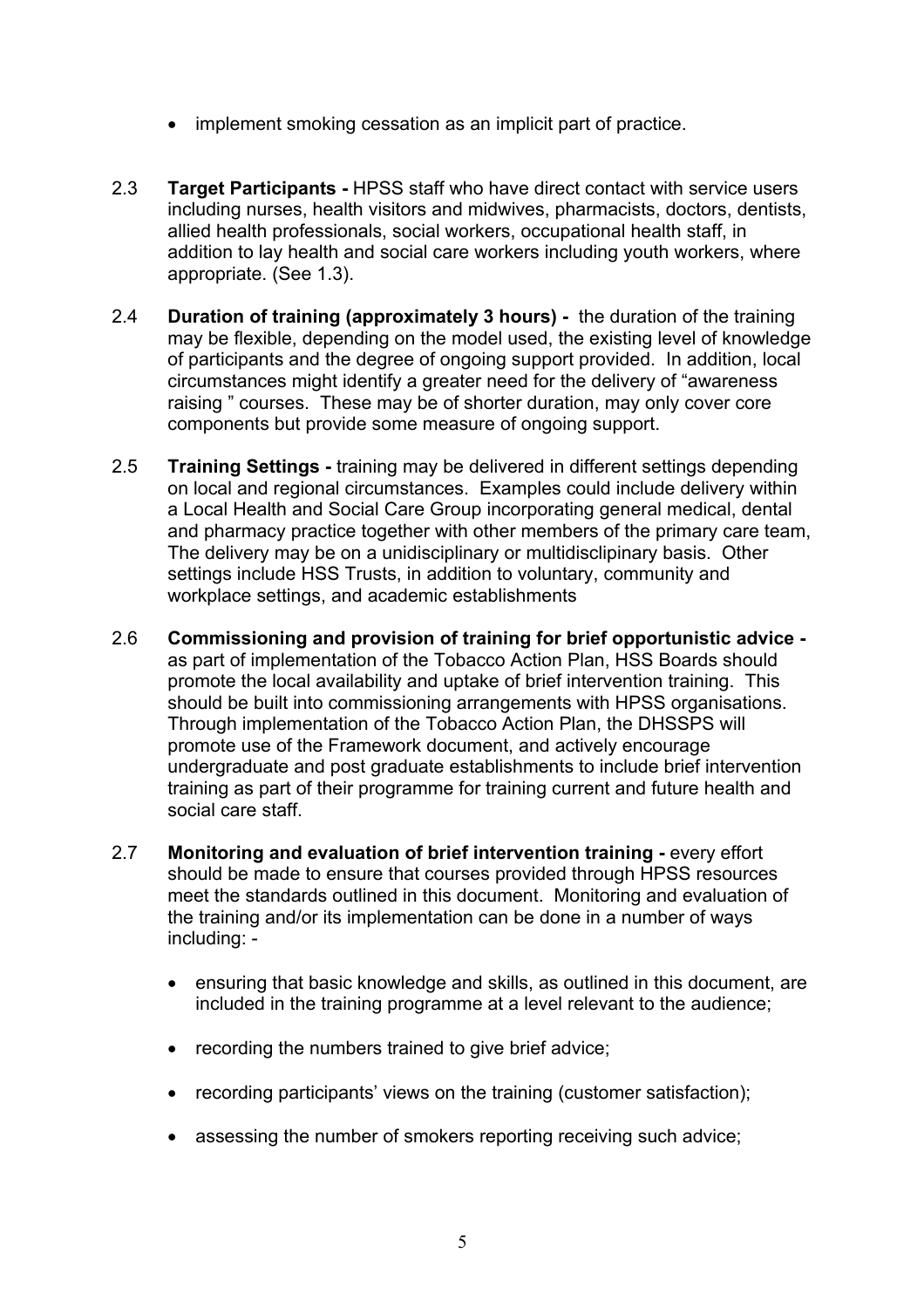- recording the number of smokers referred to specialist services and the source of the referral; and
- auditing the recording of current smoking status in patients' notes and the outcome of the brief intervention.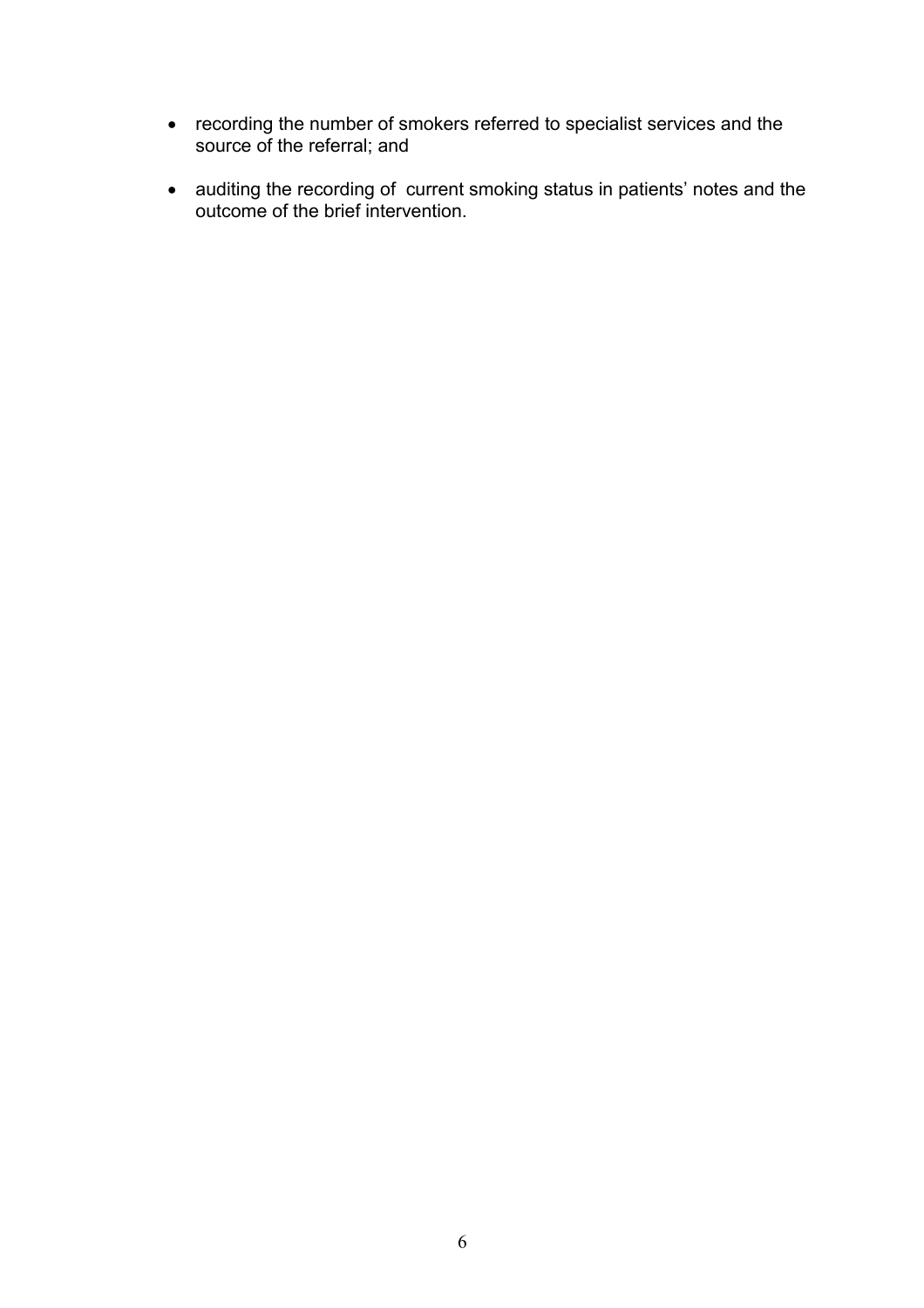# COMPONENTS OF TRAINING PROGRAMMES FOR SPECIALIST CESSATION

### **CHAPTER 3**

- 3.1 **Aim of training programme -** to provide participants with the knowledge and skills base necessary to run effective specialist cessation services, either on a one to one or group basis.
- 3.2 Participants are likely to have undertaken some form of basic training in smoking cessation and have had some previous experience in the delivery of smoking cessation advice.
- 3.3 Specialist cessation training course organisers will wish to consider the use in training programmes of role play and case studies, in addition to the demonstration of pharmacotherapies by a pharmacist or other suitably experienced professional.
- 3.4 **Knowledge, skills and attitudes**  the knowledge and skills base, described below, represents the gold standard for specialist cessation training. By the end of a specialist cessation training programme, participants should be able to:  $-$ 
	- describe *baseline knowledge* as outlined in brief intervention training;
	- place their specialist service in the context of local and regional strategies and action plans;
	- identify appropriate models of intervention, sources of information and support to enable their service to run effectively and efficiently;
	- understand the benefits of teamwork and be able to identify key personnel at local level;
	- demonstrate a basic knowledge of motivational interviewing;
	- demonstrate comprehensive knowledge of smoking behaviour;
	- demonstrate knowledge of the physical, psychological, pharmacological and social effects of tobacco use including any anticipated symptoms on stopping such as weight gain;
	- describe use of effective pharmacotherapies including practical knowledge and demonstration of use of range of products, their contraindications, interactions and side effects. Knowledge of relevant clinical guidelines;
	- describe the positive health benefits of quitting;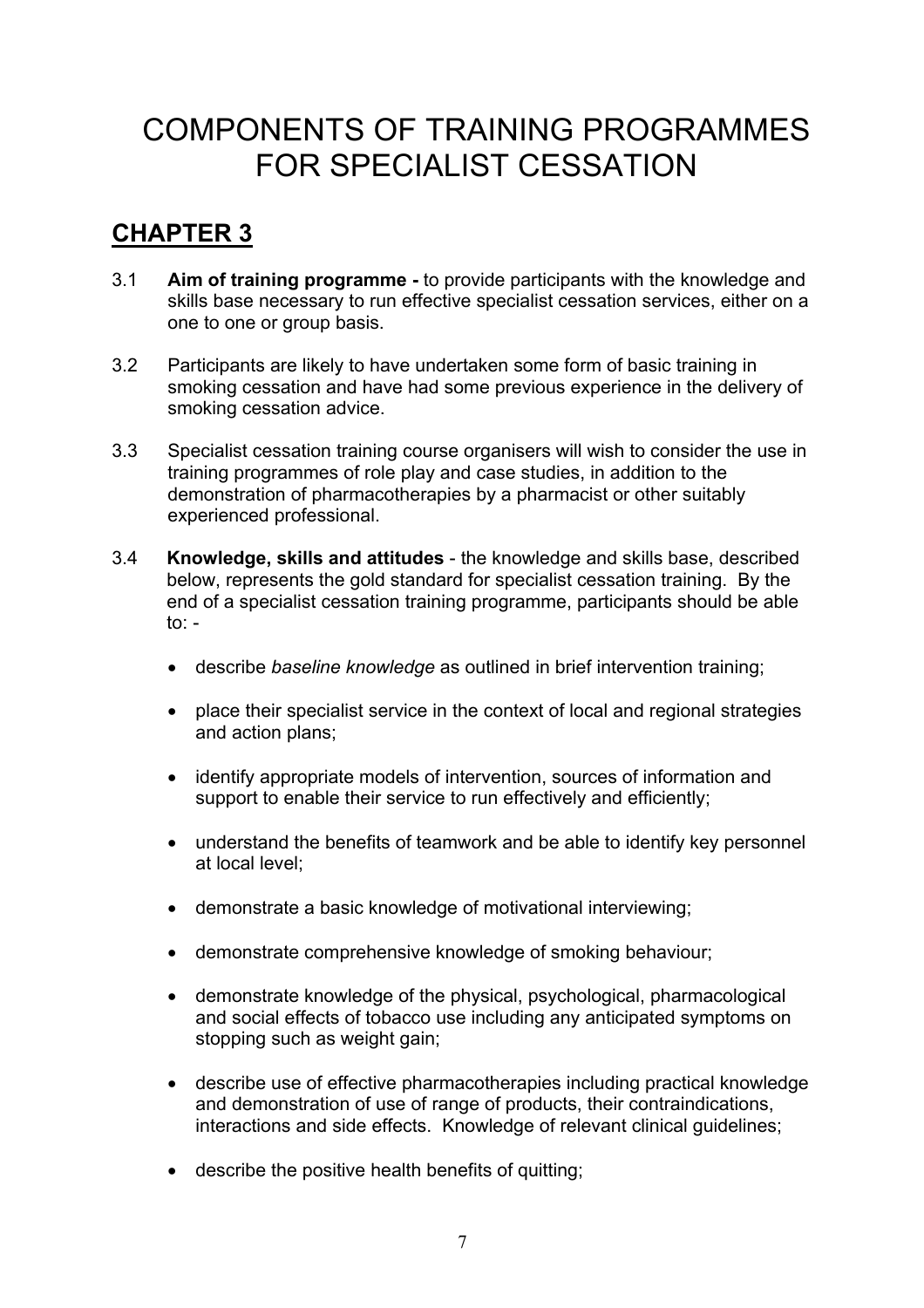- demonstrate knowledge of withdrawal including symptoms and signs of withdrawal and how to cope with withdrawal. Understand the use of pharmacotherapies to aid withdrawal;
- demonstrate knowledge of the importance of a balanced diet when stopping;
- demonstrate knowledge of key points in the DHSSPS monitoring guidance, including data protection and equality issues;
- demonstrate the benefits and use of CO monitors both to aid the quit attempt, and also their use in monitoring;
- understand the health and safety issues relating to use of monitors including calibration and hygiene issues:
- describe when an individual would benefit most from the delivery of individual support or group intervention;
- identify reasons for relapse, and know of relapse prevention strategies which could be tailored to individual needs:
- demonstrate knowledge of the specific needs of certain client populations especially those of pregnant women who smoke, and how they might be best supported. Other client groups with specific needs might include young people, people from an ethnic minority background, people with a disability, particularly those who are deaf or with a hearing impairment or have mental health problems;
- demonstrate the baseline skills, as outlined in the brief intervention training section;
- establish a rapport with client(s), clarify goals of client(s), set relevant objectives and plan an appropriate evidenced based intervention(s), having assessed the client's level of addiction and motivation;
- assess client's suitability for pharmacotherapy and where appropriate, provide information on, and be able to demonstrate how to use a range of products;
- provide advice, where appropriate, on the use of pharmacotherapies in pregnancy, having taken account of the evidence of effectiveness, the licensed indications for use and local protocols;
- assess suitability of client for one to one or group therapy;
- plan and support implementation of the selected intervention (or series of interventions) relevant to the needs of an individual(s);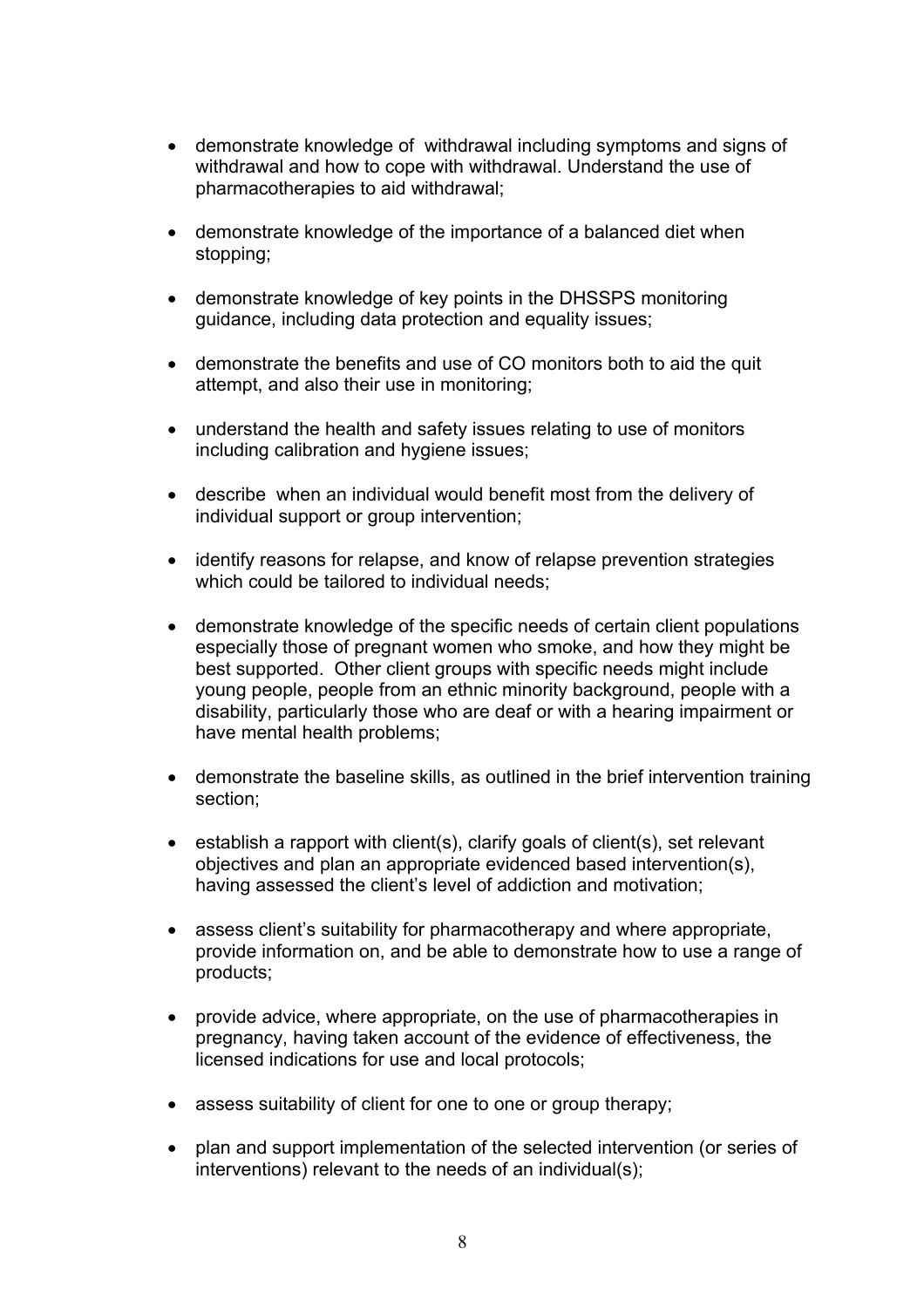- monitor continued suitability of chosen pharmacotherapy;
- motivate clients to continue with quit attempt;
- assist client to develop relapse prevention strategies;
- monitor CO levels and provide feedback to client;
- organise local specialist cessation services;
- liaise with other professionals in the development of local services;
- use computer technology, where appropriate, to enhance efficiency and effectiveness of service;
- provide data collection and monitoring returns in accordance with DHSSPS monitoring guidance;
- market services internally and externally, based on capacity and resources;
- identify the attitudes of healthcare professionals towards smoking;
- create a positive change in health professional's attitude towards smoking; and
- implement smoking cessation as an implicit part of practice.

### **Knowledge and skills for group interventions**

"Group intervention" knowledge and skills are desirable, not least to promote mutual support and sharing of experiences. Such skills are, of course, only necessary if the trainee is going to organise and manage smoking cessation groups. Depending on the previous experience and skills of the individual trainee, an enhanced training programme may be required. Knowledge and skills could include: -

- basic use of group dynamics theory;
- organisation of infrastructure and group setting to ensure maximum participation and safety of group;
- active encouragement of all members of the group to participate;
- use of techniques and aids, to encourage participation and cohesiveness within groups; and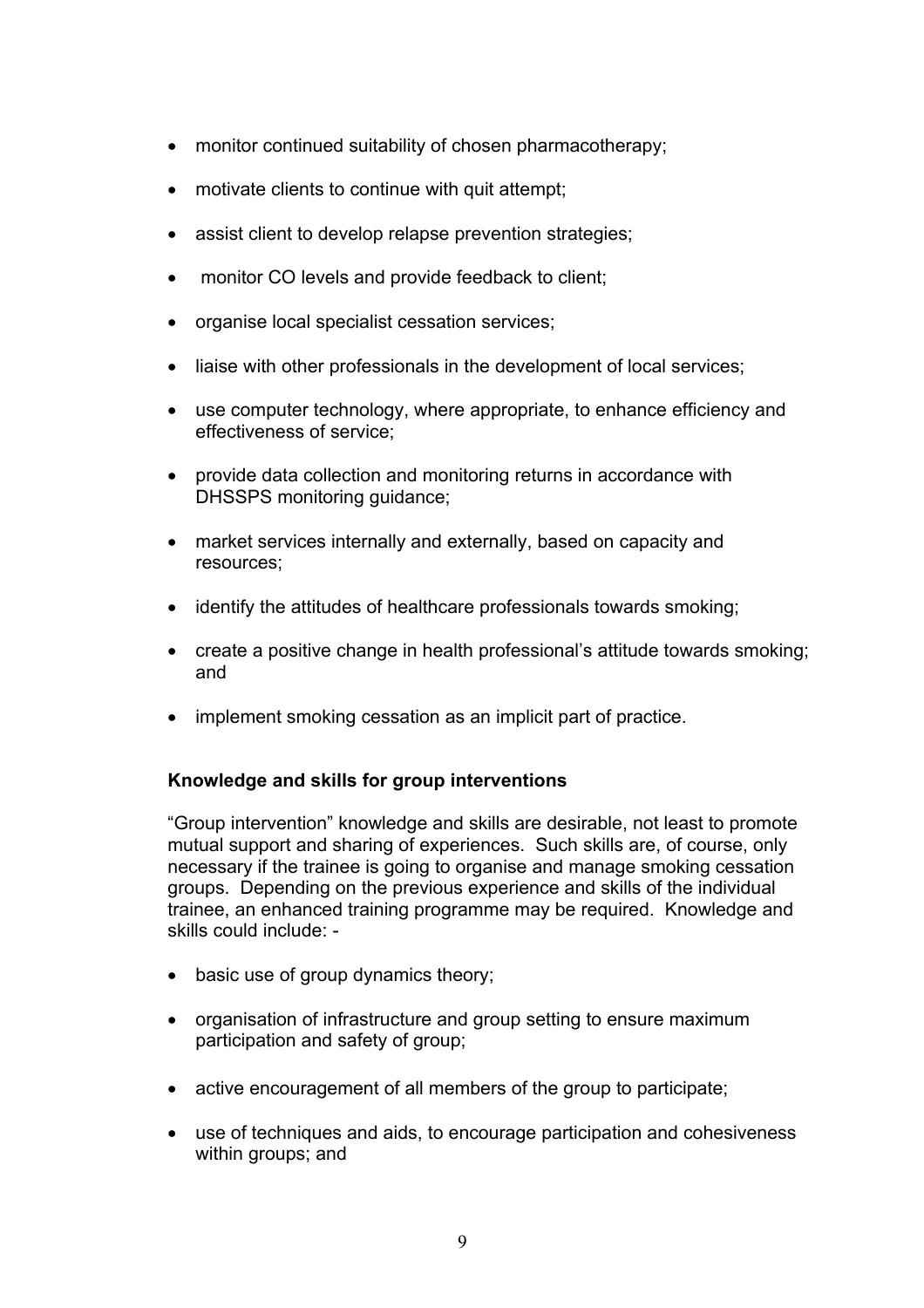- use of range of methodologies to evaluate group outcomes.
- 3.5 **Target Participants** HPSS staff who have some previous experience in delivery of smoking cessation advice, and who have the capacity, resources, dedicated time, and capability to develop and /or maintain a local sustainable, and accessible specialist cessation service.
- 3.6 **Duration of training -** Experience from elsewhere suggests that it is likely to take approximately 2-3 days to deliver a basic specialist cessation training programme. However, as with training for brief interventions, the duration of training will depend on local needs. In addition, it should take account of the level of experience of participants, and their existing skills and knowledge, in addition to the availability of financial and time resources. Therefore, some components of the training may be tailored to local need and could be delivered flexibly, for example, by distance learning techniques. These could be assessed for competency with a short written questionnaire. Within specialist cessation training programmes, there is a need for inclusion of roleplaying and the examination of case studies. Where possible, these tools should be included. In addition, a method of updating participants is considered a mandatory component of the course. This may be facilitated locally by the HSS Board Smoking Cessation Coordinator together with ongoing advice and support, possibly in collaboration with other service providers.
- 3.7 **Training Settings** any courses for specialist cessation training, delivered locally, regionally or nationally, must meet the standards identified in this document.
- 3.8 **Monitoring and evaluation of specialist cessation training programmes**  every effort should be made to ensure that specialist cessation training programmes funded through HPSS resources meet the standards outlined in the framework.
- 3.9 Monitoring the training and/or its implementation could be done in a number of ways including: -
	- ensuring that course content contains the knowledge and skills relevant to the development and maintenance of specialist services;
	- recording the numbers trained to give specialist support;
	- recording participants' views on the training inclusion of an evaluation sheet;
	- providing a written assessment (e.g. multiple choice questions) to demonstrate successful completion of the course;
	- assessing the proportion of quitters in services run by those trained; and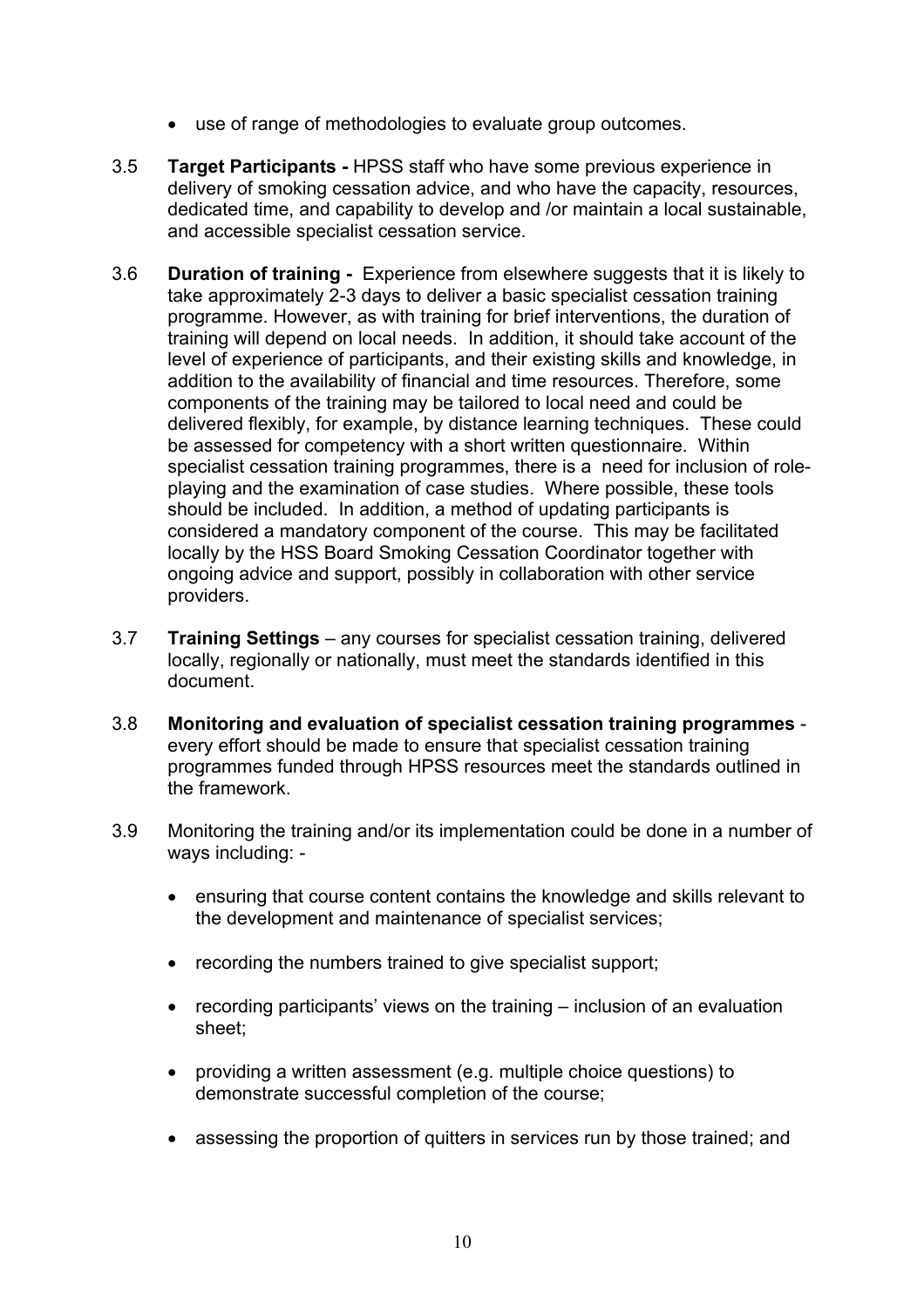• providing feedback via the Smoking Cessation Coordinators at Board level, on the ongoing training and support needs of individuals who provide specialist cessation support.

Any concerns about the standard of specialist cessation courses, funded through HPSS resources, will be taken forward through the DHSSPS Smoking Cessation Working Group.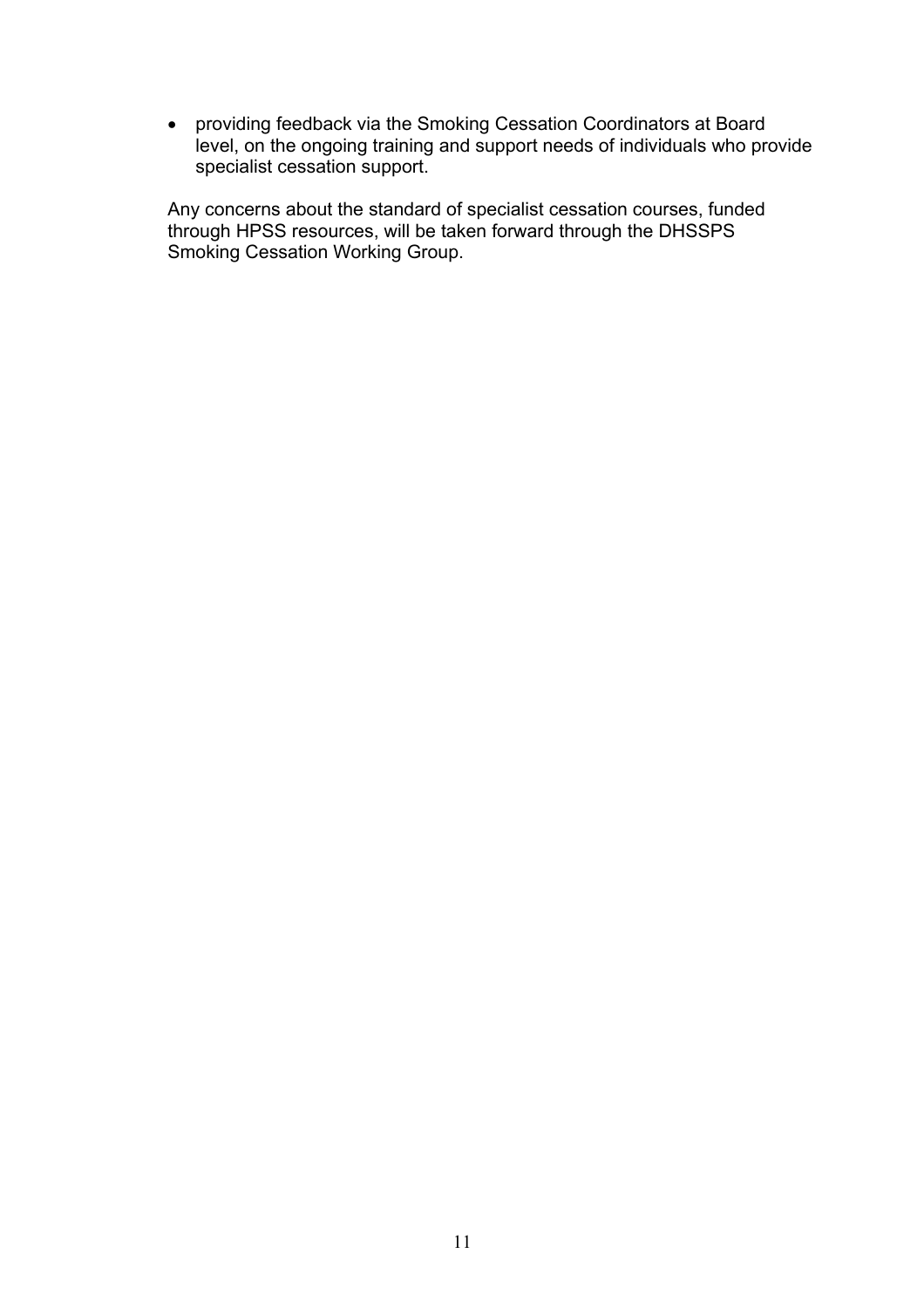### **1. Brief Interventions**

### **Minimum Standards for HPSS Services**

- The use of evidence based quidelines.
- All smoking cessation advisers should be trained to carry out their role.
- Delivery of brief opportunistic advice during routine consultation.

### **2. Specialist Cessation Services**

### **Minimum standards for HPSS Services**

- The use of evidence based quidelines.
- All smoking cessation advisers should be trained to carry out their role.
- An initial consultation with the client of greater than 15 minutes' duration to include assessment of motivation and readiness to quit, agreement of quit date and assessment and advice on suitability of NRT/bupropion.
- Completion of Minimum Data Set as outlined in DHSSPS Monitoring Guidance.
- Proactive use of carbon monoxide monitoring.
- The offer of structured weekly support for at least the first 4 weeks.
- Follow-up at 52 weeks following quit date. The initial contact could be by telephone/letter with those with continued abstinence coming in for CO validation and further support.